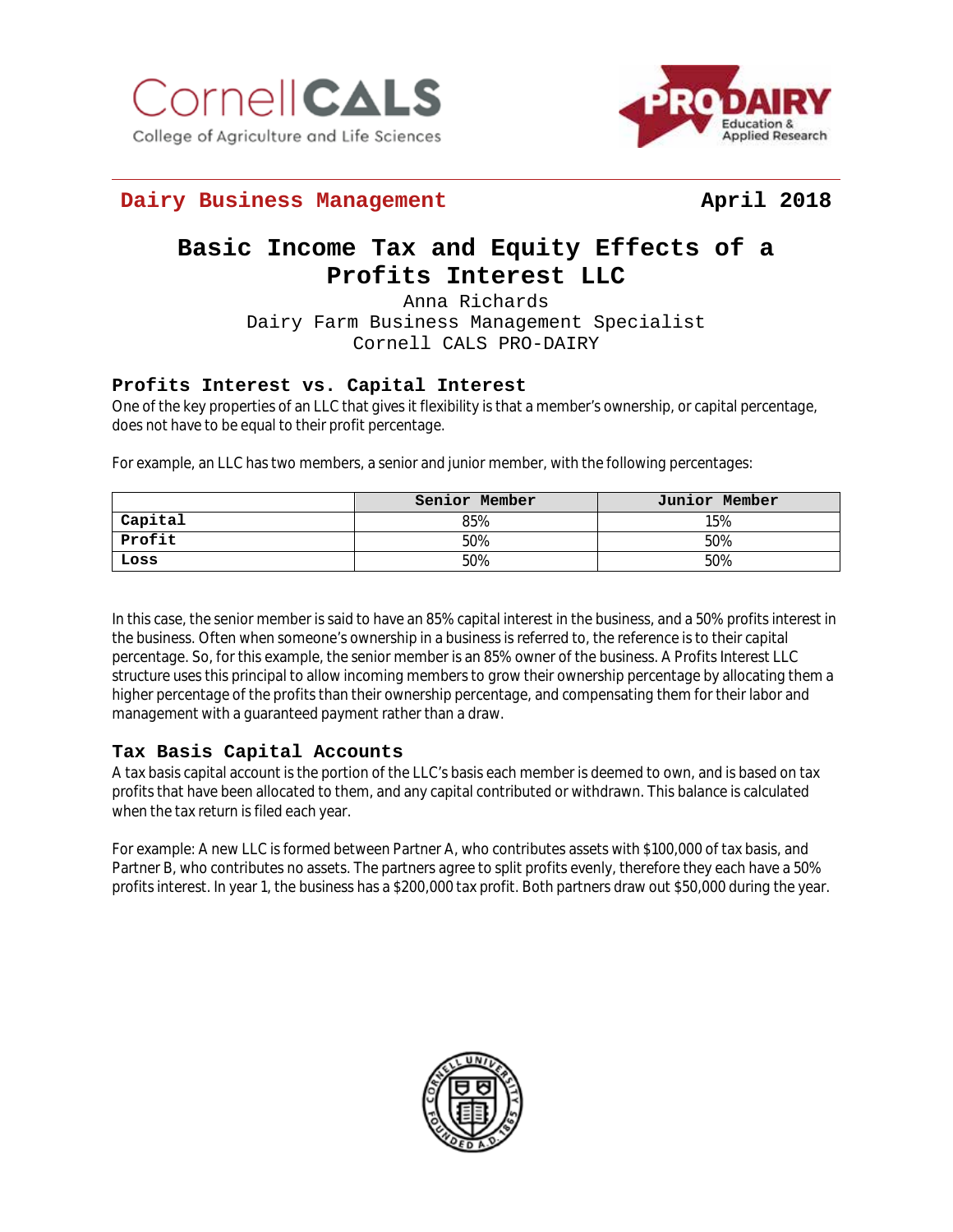|                         | Partner A  | Partner B  |
|-------------------------|------------|------------|
| Opening Capital Account | \$0        | \$0        |
| Capital Contributed     | \$100,000  | \$0        |
| Capital Draws           | (\$50,000) | (\$50,000) |
| Allocated Share of      | \$100,000  | \$100,000  |
| Profit                  |            |            |
| Ending Capital Account  | \$150,000  | \$50,000   |

Essentially this means that Partner A could draw up to \$150,000 out of the business without being taxed on it, while Partner B could draw up to \$50,000 out of the business before incurring any tax liability. Also, if a member were to sell their interest in the business, or the business were liquidated and the proceeds distributed, they would only pay tax on the difference between the sale proceeds and their tax basis capital account.

If a tax basis capital account goes negative, the negative amount becomes taxable income, unless they are allocated a sufficient share of the business's recourse debt to offset the negative amount. If in the above example Partner B withdrew an additional \$75,000 from the business, he would have \$25,000 of taxable income unless they were allocated at least \$25,000 of the recourse debt of the business.

#### **Fair Market Value Capital Accounts**

A tax basis balance sheet is not equal to a Fair Market Value (FMV) balance sheet or the true economic value of the business. For a Profits Interest LLC to correctly transfer ownership, FMV capital accounts must also be calculated each year, and the capital percentages updated to reflect the new ownership percentages.

In the original example with a senior and junior member, at the beginning of the year the LLC has a total net worth of \$1,000,000. During the year, the business had a \$100,000 tax profit, but it grew in total net worth by \$500,000. Both members took out \$50,000 to live on, and neither contributed any capital. The difference between the growth that is accounted for by tax profits and owner draws and contributions is called unrealized appreciation, and must also be allocated between the members.

To find unrealized appreciation the following formula is used: **Ending Net Worth - Beginning Net Worth - Tax Profits - Net Owner Contributions and Draws = Unrealized Appreciation**

So in this case: \$1,500,000 - \$1,000,000 - \$100,000 – (\$100,000) = \$500,000.

|                 | Senior      |        | Junior     | Total  |             |
|-----------------|-------------|--------|------------|--------|-------------|
| Beg FMV Capital | \$850,000   | 85%    | \$150,000  | 15%    | \$1,000,000 |
| Account         |             |        |            |        |             |
| Allocation of   | \$50,000    | 50%    | \$50,000   | 50%    | \$100,000   |
| Tax Profit      |             |        |            |        |             |
| Allocation of   | \$250,000   | 50%    | \$250,000  | 50%    | \$500,000   |
| Unrealized      |             |        |            |        |             |
| Appreciation    |             |        |            |        |             |
| Net of Draws    | (\$50,000)  |        | (\$50,000) |        | (\$100,000) |
| and             |             |        |            |        |             |
| Contributions   |             |        |            |        |             |
| Ending FMV      | \$1,100,000 | 73.33% | \$400,000  | 26.67% | \$1,500,000 |
| Capital Account |             |        |            |        |             |

With the unrealized appreciation known, the new FMV capital accounts can be calculated. The calculation of their FMV capital account is:

The junior member's ownership percentage increased, and the senior member's decreased, even though they were each allocated 50% of the profits and growth, and they each took the same amount out of the business. The tax return would show: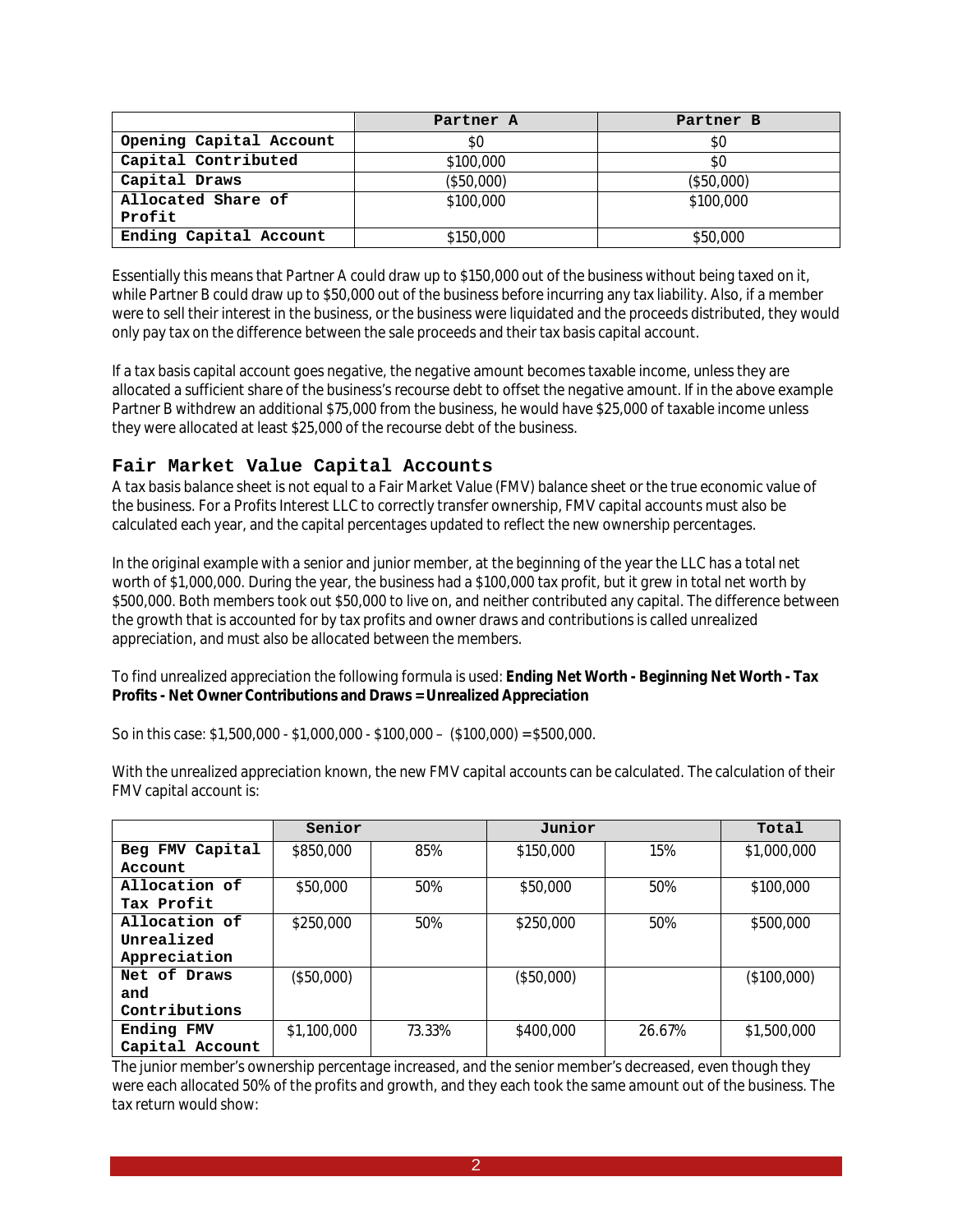|         | Senior                     |        | Junior    |        |  |
|---------|----------------------------|--------|-----------|--------|--|
|         | Ending<br><b>Beginning</b> |        | Beginning | Ending |  |
| Capital | 85%                        | 73.33% | 15%       | 26.67% |  |
| Profit  | 50%                        | 50%    | 50%       | 50%    |  |
| Loss    | 50%                        | 50%    | 50%       | 50%    |  |

#### **Draws vs. Guaranteed Payments**

The previous example shows how the amount that a member takes out to live on has a negative effect on the calculation of both their FMV Capital Account and their Tax Basis Capital Account. This can effectively slow the transfer of ownership in a Profits Interest LLC, particularly if the incoming member has higher family living needs or is being compensated for a higher level of labor and management than the senior member. One way to mitigate this issue is by using guaranteed payments instead of draws to compensate the junior generation.

A guaranteed payment is a method of compensating owners. Generally when used in a Profits Interest LLC structure, it is for labor and management, although it can also be a form of compensation for use of capital. One of the keys to a guaranteed payment is that by definition it is guaranteed. It is not tied to the profitability of the business, and must be set and agreed upon before payments are made. From a tax standpoint, a guaranteed payment is treated more similarly to a wage than a draw, as it is taxed directly to the recipient and is a deduction to the business. Guaranteed payments, if they are for labor and management, and not use of capital, are subject to self-employment tax.

If in the previous example instead of the junior member taking a \$50,000 draw from his capital account, he was compensated with a \$50,000 guaranteed payment for labor and management:

|               | Junior Partner<br>Compensated with Capital | Junior Partner<br>Compensated with |  |  |
|---------------|--------------------------------------------|------------------------------------|--|--|
|               | Draw                                       | Guaranteed Payment                 |  |  |
| Tax Profit    | \$100,000                                  | \$50,000                           |  |  |
| Partner Draws | \$100,000                                  | \$50,000                           |  |  |

Unrealized appreciation stays the same: \$1,500,000 - \$1,000,000 - \$50,000 - (\$50,000) = \$500,000. So calculation of FMV capital accounts now looks like:

|               | Senior      |        | Junior    |        | Total       |
|---------------|-------------|--------|-----------|--------|-------------|
| Beg FMV       | \$850,000   | 85%    | \$150,000 | 15%    | \$1,000,000 |
| Capital       |             |        |           |        |             |
| Account       |             |        |           |        |             |
| Allocation of | \$25,000    | 50%    | \$25,000  | 50%    | \$50,000    |
| Tax Profit    |             |        |           |        |             |
| Allocation of | \$250,000   | 50%    | \$250,000 | 50%    | \$500,000   |
| Unrealized    |             |        |           |        |             |
| Appreciation  |             |        |           |        |             |
| Net of Draws  | (\$50,000)  |        | \$0       |        | (\$50,000)  |
| and           |             |        |           |        |             |
| Contributions |             |        |           |        |             |
| Ending FMV    | \$1,075,000 | 71.67% | \$425,000 | 28.33% | \$1,500,000 |
| Capital       |             |        |           |        |             |
| Account       |             |        |           |        |             |

By giving the junior member a guaranteed payment rather than drawing his family living from his capital account, his growth in ownership percentage is accelerated.